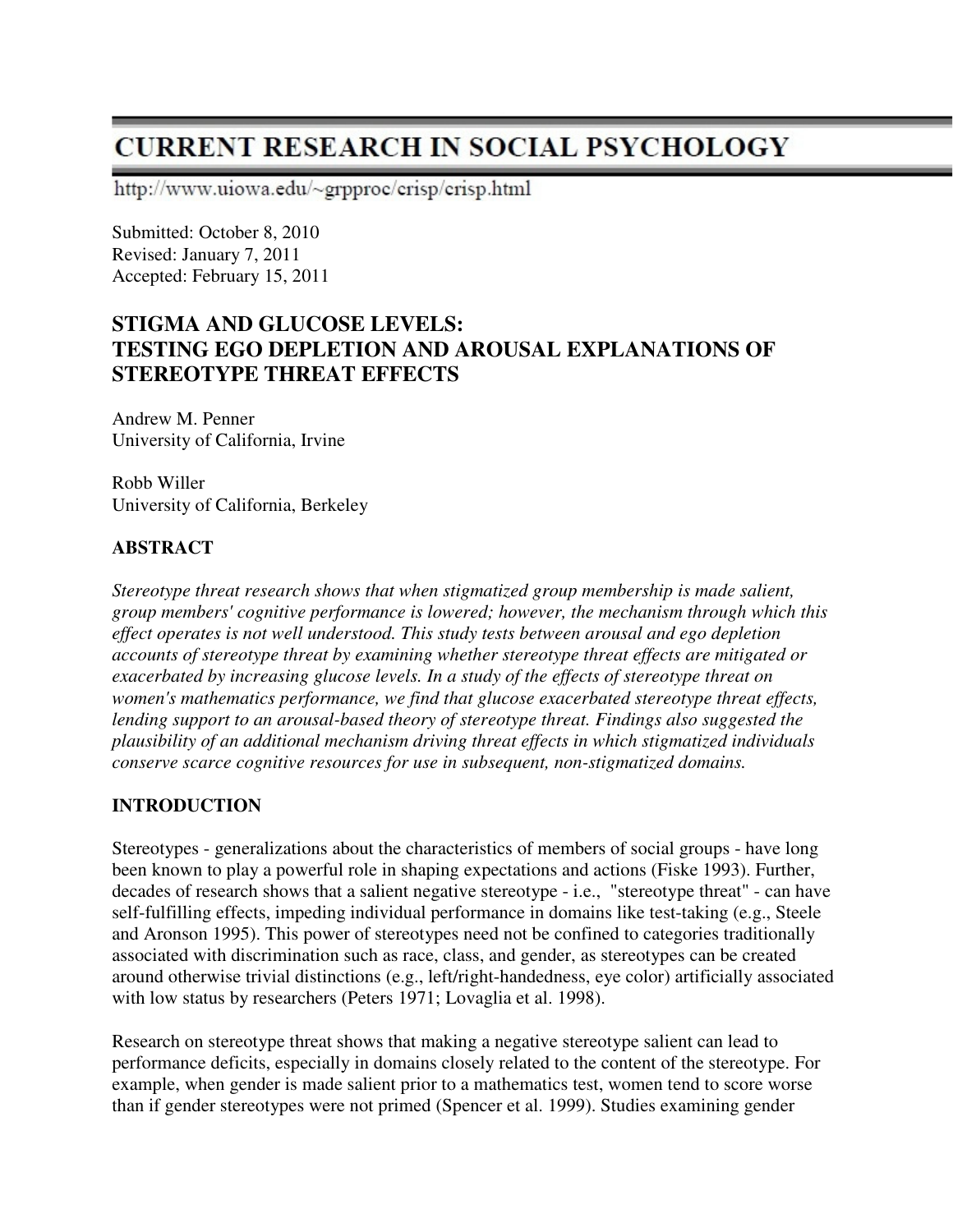differences have shown that gender can be made salient through stimuli as diverse and subtle as a mixed gender setting (Inzlicht and Ben-Zeev 2000), gender stereotypical television commercials (Davies et al. 2002), and telling research subjects that gender differences are due to genetic (as opposed to social) factors (Dar-Nimrod and Heine 2006). Some research even suggests that gender will be salient to mathematics performance unless expressly disassociated from the task at hand (e.g., Davies et al. 2002), in which case we would expect stereotype threat effects to operate widely. However, even as we learn more about the scope of the effects that stereotypes have on individual performance, the mechanisms through which they operate are not well understood.

Here we examine two potential mechanisms for stereotype threat effects: arousal and ego depletion. In the sections that follow we first present background research suggesting that these factors are plausible mechanisms underlying stereotype threat effects. We then present the methods and results of an experimental study that uses a manipulation of glucose levels to empirically evaluate these two proposed mechanisms. Finally, we conclude with a discussion of the implications for the study of stereotype threat.

## **Stereotype Threat and Arousal**

O'Brien and Crandall (2003) and Ben-Zeev et al. (2005) suggest that stereotype threat effects may be attributable to an increase in arousal, a state characterized by a high degree of attention, motivation, energy, anxiety, and stress. As noted by the Yerkes-Dodson law (1908), arousal has a curvilinear effect on cognitive performance such that increasing arousal enhances cognitive performance up to a point, but becomes detrimental above that point. Ben-Zeev et al. (2005) thus suggest that stereotype threat increases arousal to levels that are detrimental to cognitive performance.

Previous research on stereotype threat provides some support for an arousal-based mechanism. Research examining the physiological correlates of stereotype threat finds that targets of stereotype threat experience a range of arousal-related physiological responses (e.g., Blascovich et al. 2001; Croizet et al. 2004). Drawing on research suggesting arousal interferes only with more difficult tasks, and facilitates easy tasks, O'Brien and Crandall (2003) argue that threat effects should raise women's scores on easy mathematics tests, and lower their scores only on difficult mathematics tests. Their research supports these predictions, and they suggest that this might explain why previous work has found that stereotype threat effects are generally more pronounced on difficult tasks.

Ben Zeev et al. (2005) likewise find that women who are the targets of stereotype threat perform worse on complex tasks, but better on simple tasks. Further, they show that when participants misattribute the arousal caused by stereotype threat to a subliminal noise, the effect of stereotype threat is attenuated. Neither O'Brien and Crandall (2003) nor Ben-Zeev et al. (2005) experimentally manipulate levels of arousal, though such an approach would help to establish a causal link. We build on these studies by manipulating arousal, drawing on research by Thayer (1989) that suggests that glucose can increase arousal.

Given that the arousal-based theory of stereotype threat holds that stereotype threat increases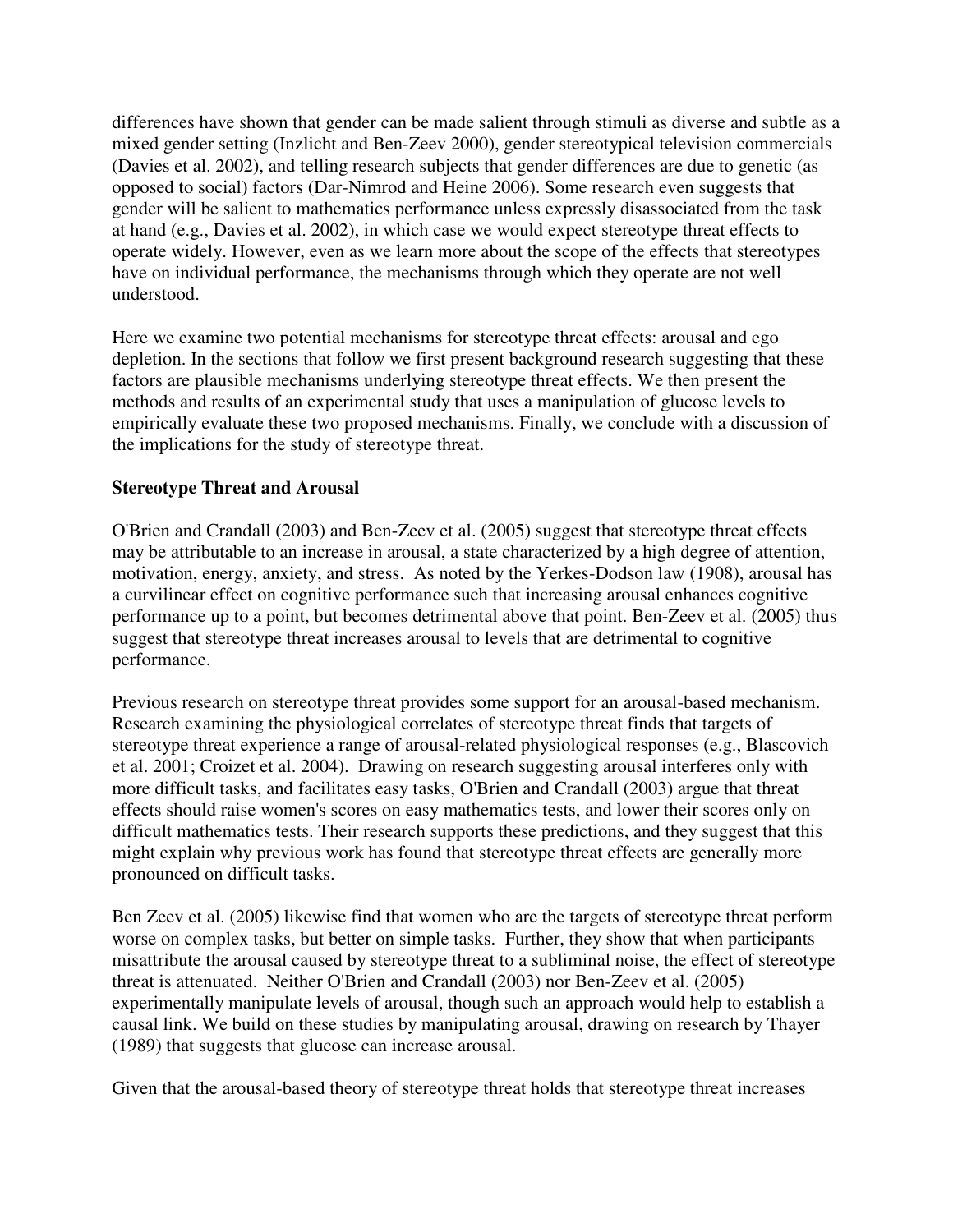arousal levels above the optimal level for cognitive performance, increasing participants' arousal levels before they are stereotype threatened should exacerbate threat effects. The arousal-based theory of stereotype threat is summarized by Figure 1.





### **Stereotype Threat, Ego Depletion, and Working Memory Capacity**

The arousal-based theory suggests that stereotype threat effects operate through increasing arousal levels, such that further increases, such as those produced by high levels of glucose, would magnify these effects. However, another line of reasoning makes the opposite prediction: that increasing glucose levels might reduce stereotype threat effects because stereotype threat depletes important cognitive resources that can be restored via increased levels of glucose. Inzlicht et al. (2006) show that being the target of negative stereotypes is "ego depleting," in that it reduces resources available for self-regulatory processes (Baumeister et al. 1998). In turn,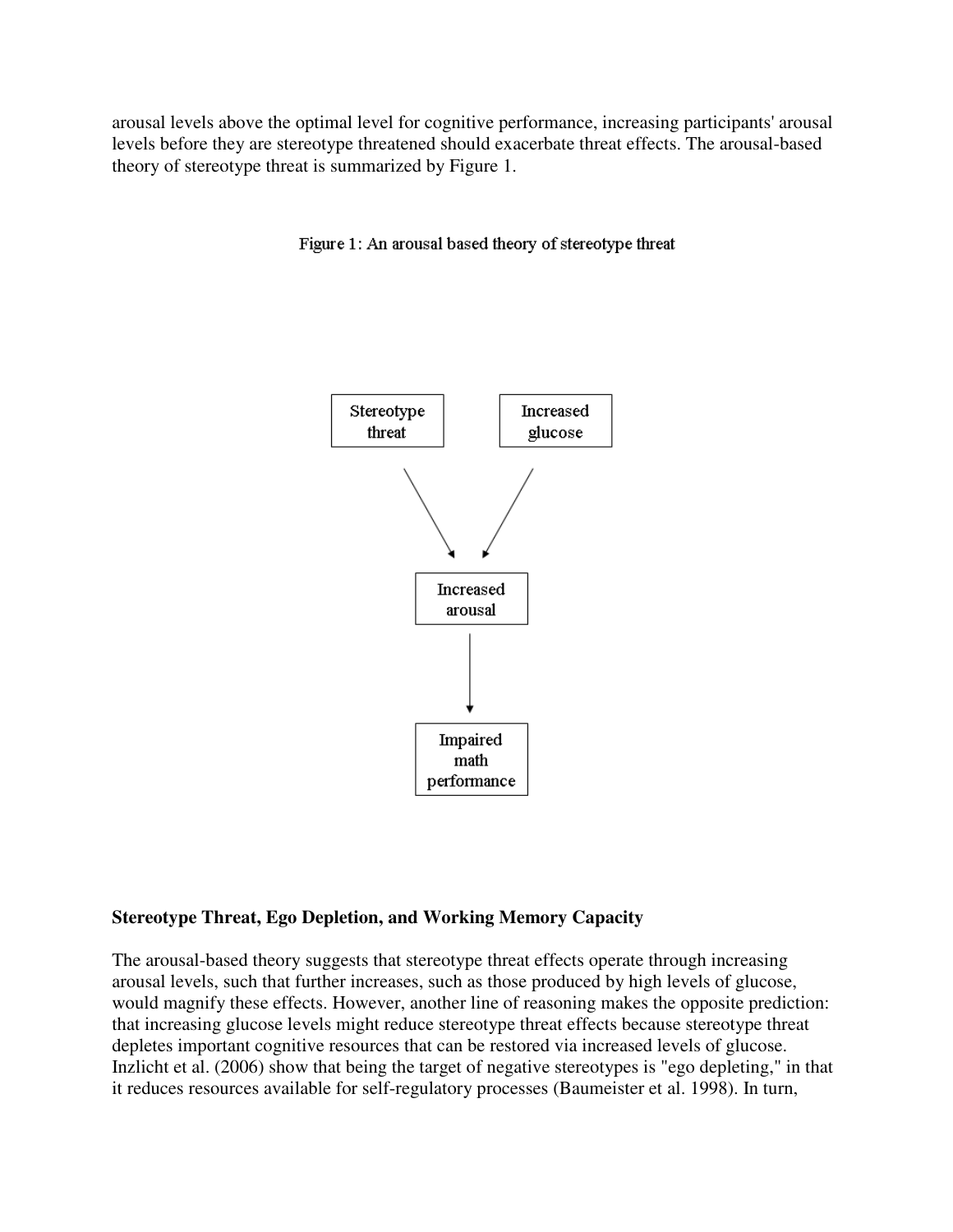Figure 2: An ego depletion based theory of stereotype threat



Gailliot et al. (2007) find that the effects of ego depletion can be offset by increasing glucose levels (but see also Kurzban 2010).

Studies of ego depletion show that self-regulatory processes (e.g., Baumeister et al. 1998) rely on limited resources, so that completing tasks requiring self-regulation results in diminished ability for self-regulation on subsequent tasks. Examples of the kinds of tasks shown to be ego depleting include: suppressing emotion while watching a sad, disgusting, or humorous video (Gailliot et al. 2007), writing down thoughts while trying not to think about a white bear (Muraven et al. 1998), restraining from eating tempting foods (Baumeister et al. 1998),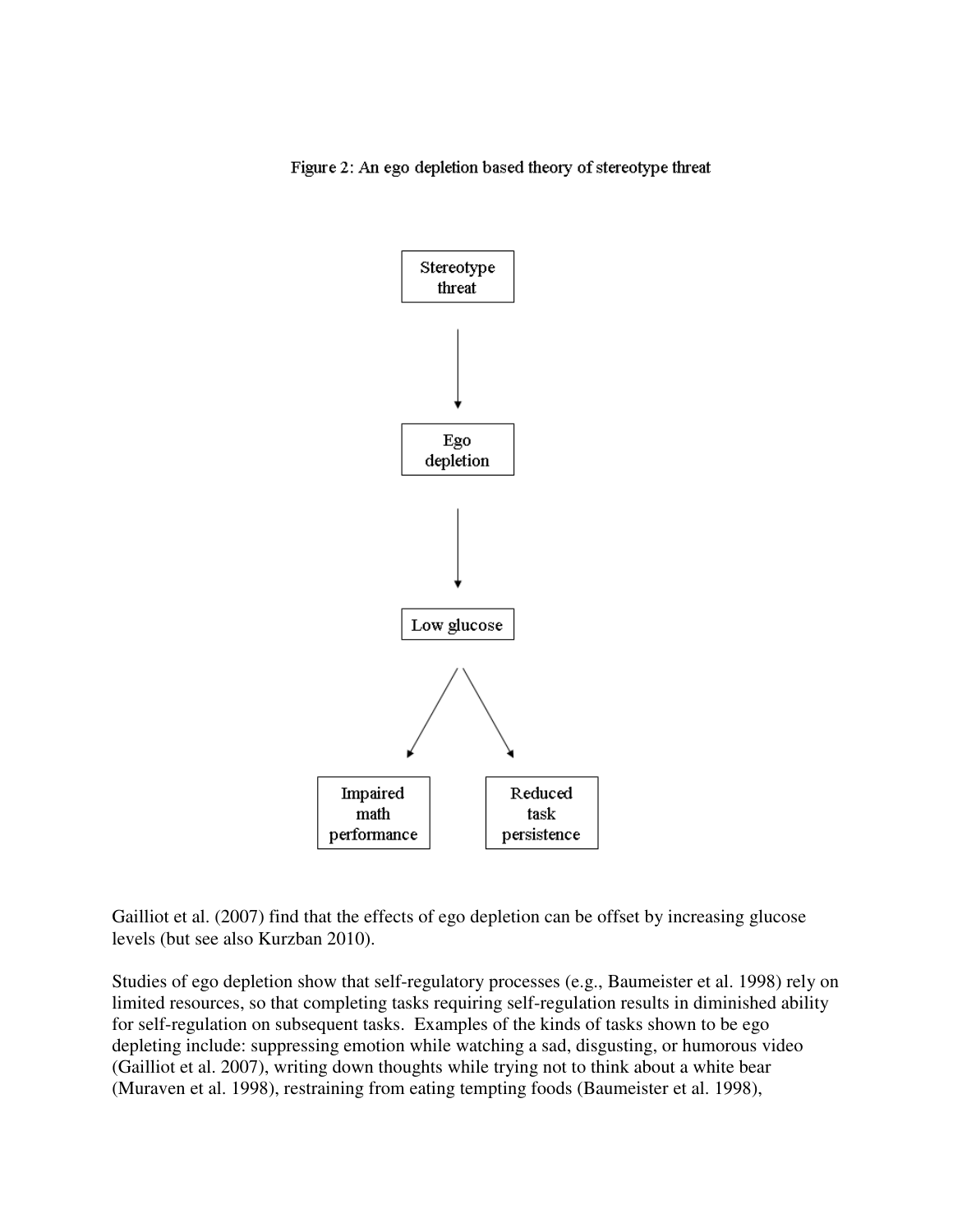suppressing prejudice in interracial interactions (Richeson and Shelton 2003), and, most importantly for our purposes, taking a test under stereotype threat (Inzlicht et al. 2006). The degree to which cognitive resources are depleted by a task is typically measured using a second task, for example persistence on difficult or unsolvable anagrams (Muraven et al. 1998), persistence on an unsolvable figure tracing task (Webb and Sheeran 2003), persistence watching a boring movie (Baumeister et al. 1998), or performance on a Stroop task (Richeson and Shelton 2003).

In addition to depleting self-regulatory resources, Schmeichel et al. (2003) also note that ego depletion impairs intellectual performance on difficult tasks. Given that Inzlicht et al. (2006) show that being the target of stereotype threat is ego depleting, we might expect that ego depletion functions as the mechanism through which stereotype threat effects operate. Recent research on ego depletion shows that increasing participants' glucose levels, for example via a sugar-filled drink, can counteract the effects of ego depletion (Gailliot et al. 2007). Gailliot et al. (2007) thus argue that these self-regulatory resources correspond to biological resources, in this case, glucose. Other research links cognitive functioning to glucose levels, with findings suggesting that "effortful cognitive processes may be 'fuel limited' and therefore augmented by the simple provision of metabolic substrates" (Kennedy and Scholey 2000:64). This literature typically finds that higher levels of glucose result in increased cognitive functioning (e.g. Martin and Benton 1999), though there is some ambiguity as to whether all cognitive tasks are similarly impacted (Benton and Owens 1993).

This resource dependence paradigm is also present in research on stereotype threat, where Schmader and Johns (2003) and Croizet et al. (2004) argue that stereotype threat triggers a higher mental load, which they suggest could lead to lower performance due to the limited capacity of working memory, potentially because the pool of attentional resources has been exhausted. It thus seems plausible that ego depletion and stereotype threat effects might be intertwined, and that glucose could mitigate the effects not only of ego depletion, but also of stereotype threat.

In examining the effect of stereotypes and ego depletion on task persistence, Inzlicht et al. (2006) examine reaction time for a mental task (Stroop test) and stamina on a physical task (hand grip). Our study is thus the first to examine whether persistence on a mental task is diminished by stereotype threat. Examining the effect of stereotype threat on mental task persistence is interesting because while stereotype threat is typically thought of as contributing to differences in test performance, it could also contribute to the underrepresentation of women and minorities in certain fields by influencing persistence in stigmatized domains. In addition, while previous stereotype threat research has examined physiological considerations such as heart rate (Croizet et al. 2004), blood pressure (Blascovich et al. 2001), and testosterone (Josephs et al. 2003), the present research is the first to examine how stereotype threat interacts with glucose levels. In doing so, we bring together the substantial literatures on the effects of glucose on cognitive performance (e.g., Donohoe and Benton 1999), the link between ego depletion and glucose (Gailliot et al. 2007), and the link between stereotype threat and ego depletion (Inzlicht et al. 2006). The ego depletion theory of stereotype threat effects, and how they relate to glucose levels, is summarized in Figure 2.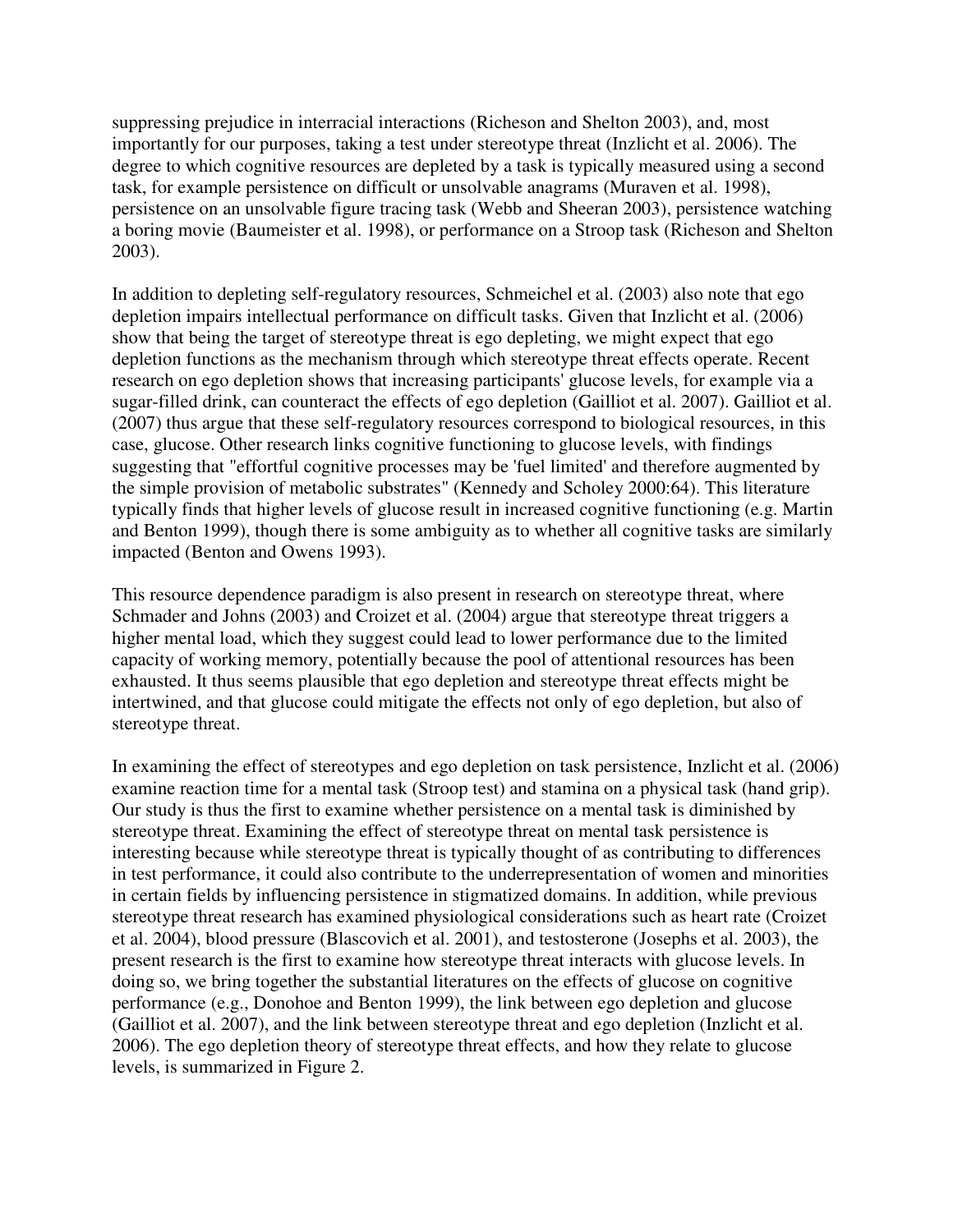## **Empirical Overview**

The study that follows explores ego depletion and arousal-based accounts of stereotype threat by examining the impact of an indirect manipulation of glucose levels on stereotype threat effects. Both arousal and ego depletion accounts of stereotype threat are relatively new and have thus far received only preliminary support. Further, the relationship between stereotype threat and glucose levels, has not yet been studied. Thus, our contribution is to test two plausible mechanisms theorized to drive this socially significant phenomenon, using a physiological, experimental manipulation that is novel to this literature.

To this end we conducted an experiment with male and female undergraduate participants in which we experimentally manipulated the presence of stereotype threat regarding women's performance in mathematics domains. We also manipulated participants' glucose levels by providing some with a glucose-rich drink at the beginning of the study (Gailliot et al. 2007). We were interested in how these two factors might shape participants' mathematics test performance. Arousal-based theories of stereotype threat predict that female participants with higher levels of glucose will be more negatively affected by stereotype threat, performing worse on a mathematics test as a result. The ego depletion account of stereotype threat, however, predicts that female participants with higher levels of glucose will be less affected by the stereotype threat, performing better on a mathematics test than stereotype-threatened, female participants who did not receive the glucose drink. We do not expect male participants to be affected by the manipulation of glucose levels, as the presence of stereotype threat is not expected to substantially affect their performance, though it is possible that stereotype threatened males who receive the drink might perform better (e.g., Walton and Cohen 2003). We also investigate participants' task persistence in a non-mathematical domain as a further measure of ego depletion. The ego depletion account predicts a negative effect of stereotype threat on task persistence, and a positive interaction effect between stereotype threat and blood glucose levels on task persistence.

## **METHOD**

*Participants.* Participants were 54 female and 53 male undergraduate students at a large, West Coast, public university who received extra credit for taking part in the experiment.[1]

*Design*. The study featured a 2 (participants were male/female) x 2 (stereotype threat on/off) x 2 (participant consumed a drink with sugar/Splenda) between-subjects design, creating eight experimental conditions.

*Procedure.* Upon arriving in the lab, participants were told the study involved examining the link between sensory perception and intelligence. They were then asked to drink a glass of lemonade. Following Gailliot et al. (2007), half of the participants received 12 ounces of lemonade sweetened with 3 tablespoons of refined sugar, and half received lemonade sweetened with 3 tablespoons of Splenda. In order to ensure that there were no noticeable differences between the lemonade sweetened with sugar and Splenda, participants then filled out a survey about the taste of the lemonade. After completing the survey, participants took a timed 30 minute mathematics test. Participants were either told the test had been used by previous research to show that there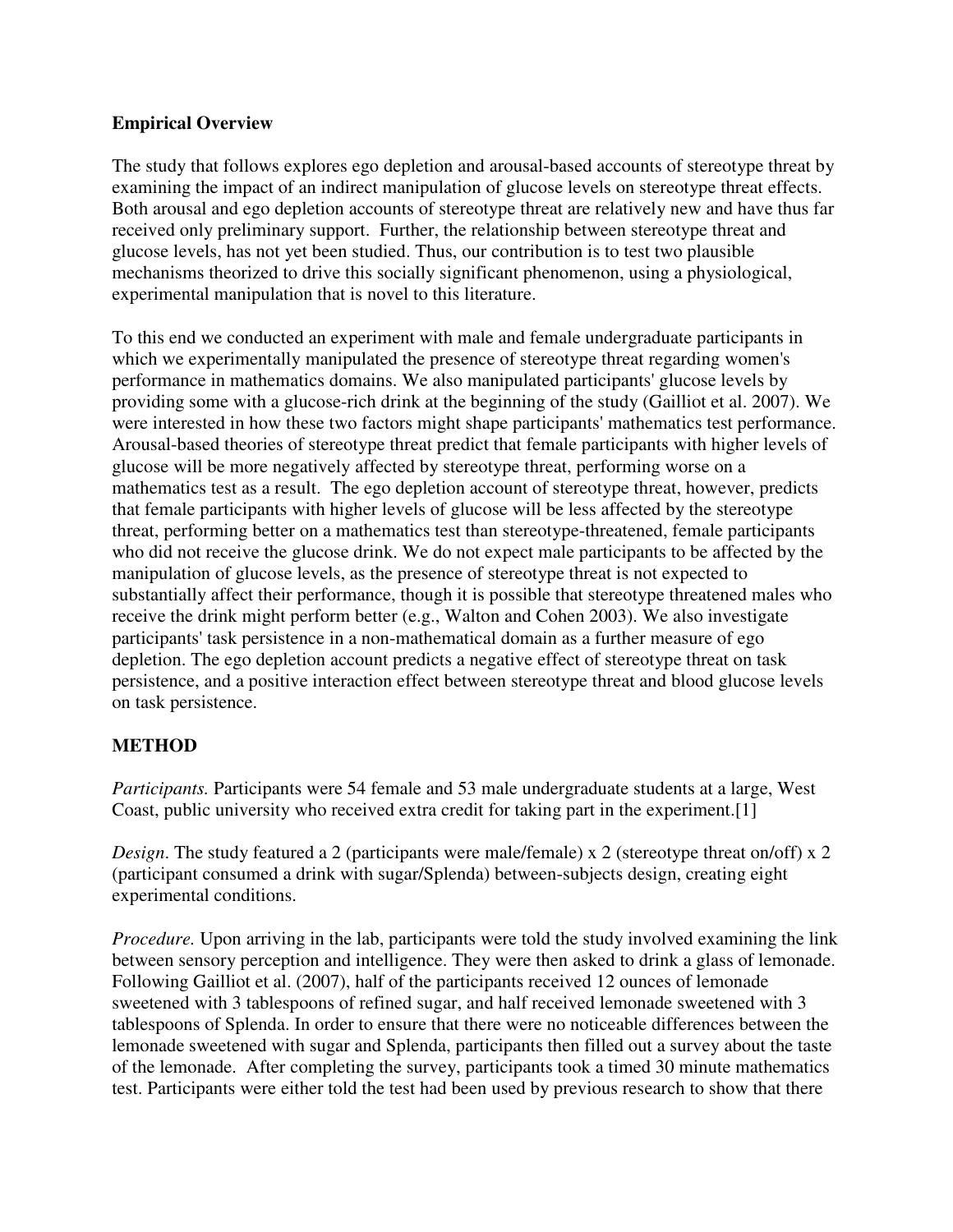were large gender differences in mathematics achievement, or no gender differences, depending on whether they were randomly assigned to the stereotype threat condition or not. Both groups of participants received the same test, comprised of items from the Graduate Record Exam (GRE) general test's practice exam (2004). The test was scored by following the standard procedure of adding the number of questions answered correctly and subtracting a fifth of a point for each question answered incorrectly.

The mathematics test was followed by an unsolvable anagram task adapted from Muraven et al. (1998), which was used to measure task persistence and the participants' levels of ego depletion. Participants were given six anagrams, three of which were unsolvable, and told that this was a test of verbal abilities. They were informed that they could spend as much time as they wanted on the test, which would be scored based on how many anagrams they answered correctly. Participants were surreptitiously timed on how long they persisted working on the anagrams, and were stopped after 20 minutes if they were still working. Participants then answered a short questionnaire including background information and items about their gender and mathematics identification, after which they were debriefed. Participants were guided through the study by a female research assistant, who was unaware of whether participants were stereotype threatened or not and whether the drink they ingested possessed sugar or Splenda, making the study design double blind.

## **RESULTS**

Following previous stereotype threat research, we restricted the sample to include only students who identified at least minimally with the mathematics domain (e.g., Davies et al. 2002; Marx and Roman 2002; Smith and Johnson 2006).[2] This is important because stereotype threat effects depend on the participants being invested in mathematics as part of their identity. This resulted in dropping 23 cases from our analysis, so that the analyses included 40 men and 44 women. Figure 3 shows the mean mathematics test scores for men and women in the stereotype threat and non-threat conditions. Consistent with previous findings, we find that women scored worse when they were told that there was a male advantage (*t*=1.95*, p*=.058). We did not find that men scored significantly higher upon being told that there was a male advantage (*t*=0.31*, p*=.761), an effect referred to as "stereotype lift" (Walton and Cohen 2003). While we did not find a statistically significant gender difference among students who were not stereotype threatened  $(t=0.72, p=.476)$ , the difference between the men and women for whom stereotype threat was made salient was statistically significant and in the predicted direction (*t*=3.45*,*   $p=0.001$ ). This suggests that the gender difference in mathematics achievement found here was attributable to stereotype threat effects.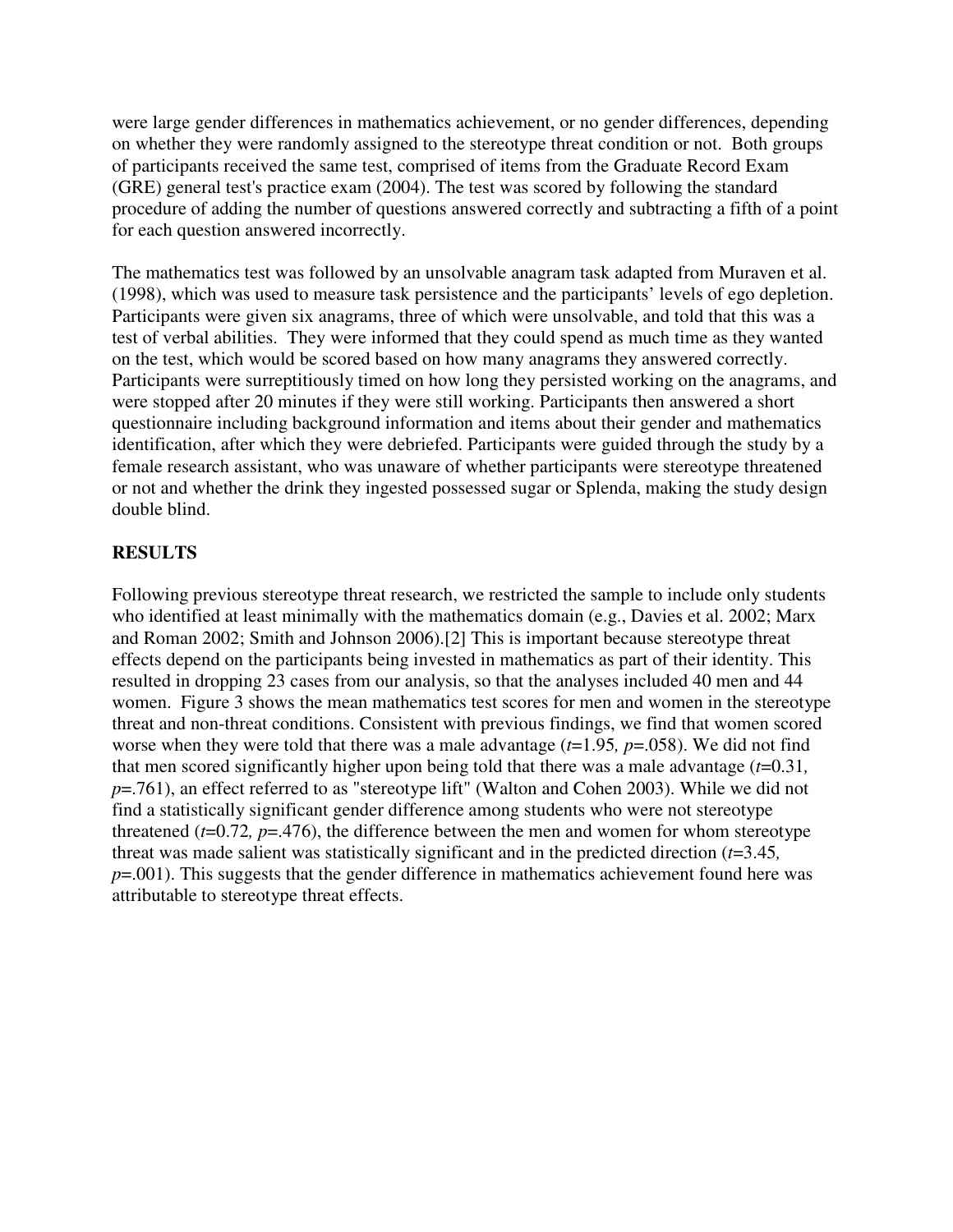

Figure 3: Mean mathematics score by stereotype threat and gender

Figure 4 shows the mean task persistence in seconds for men and women in the stereotype threat and non-threat conditions. These results are surprising as they show that women who were stereotype threatened persisted longer on the unsolvable anagrams task than those who were not threatened, though this effect only approached marginal significance  $(z=1.64, p=.102)$ .[3] This finding suggests that women were not ego depleted due to the stereotype threat, or if they were, it did not affect their persistence on unsolvable anagrams, a widely used measure of ego depletion. If anything, stereotype threatened women retained more cognitive resources than those who were not threatened, contrary to what we would expect from an ego depletion account of stereotype threat. One explanation for this finding could be that the stereotype threatened women persisted longer because the presence of a stigma indicating they would perform poorly on the mathematics test led them to conserve effort, leaving greater cognitive resources available for use on the non-mathematical measure of task persistence.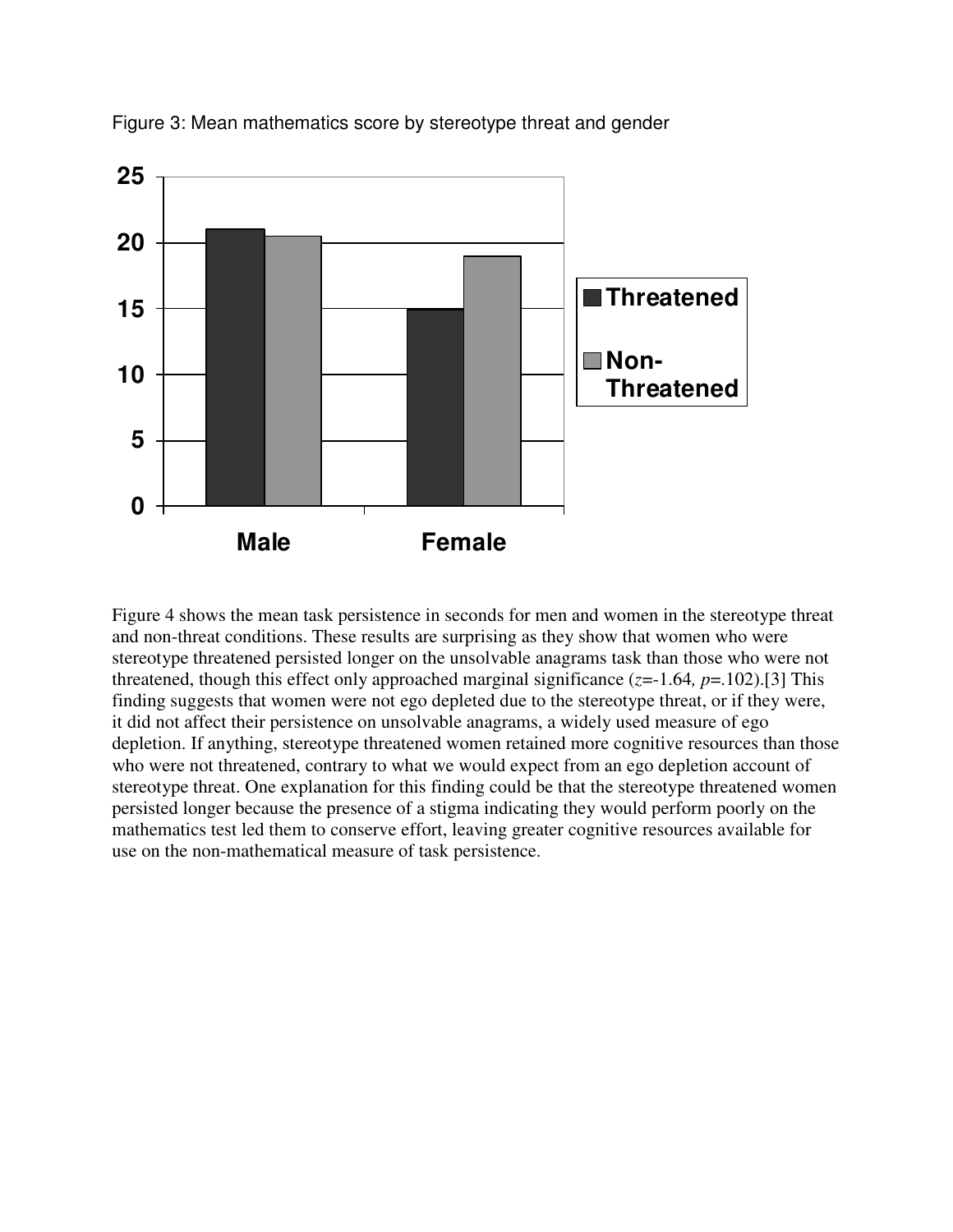

Figure 4: Mean persistence on unsolvable anagram task (time in seconds) by stereotype threat and gender

We next turn to the possible differential effects of increased blood glucose among women who were stereotype threatened versus those who were not. Figure 5 shows how stereotype threat interacts with the glucose manipulation. Because we found stereotype threat effects only for women, and no evidence of ego depletion lowering task persistence for either men or women, we focus on the stereotype threat effect on women's mathematics test scores. Figure 5 reports the mean mathematics score for stereotype threatened and unthreatened women who drank lemonade sweetened with either Splenda or sugar. We found no evidence of a stereotype threat effect among the women who drank the lemonade with Splenda (*t*=0.36*, p*=.722), while among those who received lemonade with sugar there was a statistically significant effect of stereotype threat (*t*=2.55*, p*=.019). These findings suggest that, rather than mitigating stereotype threat effects, increased glucose levels exacerbated them. This is consistent with an arousal based theory of stereotype threat, and inconsistent with predictions based on ego deletion research.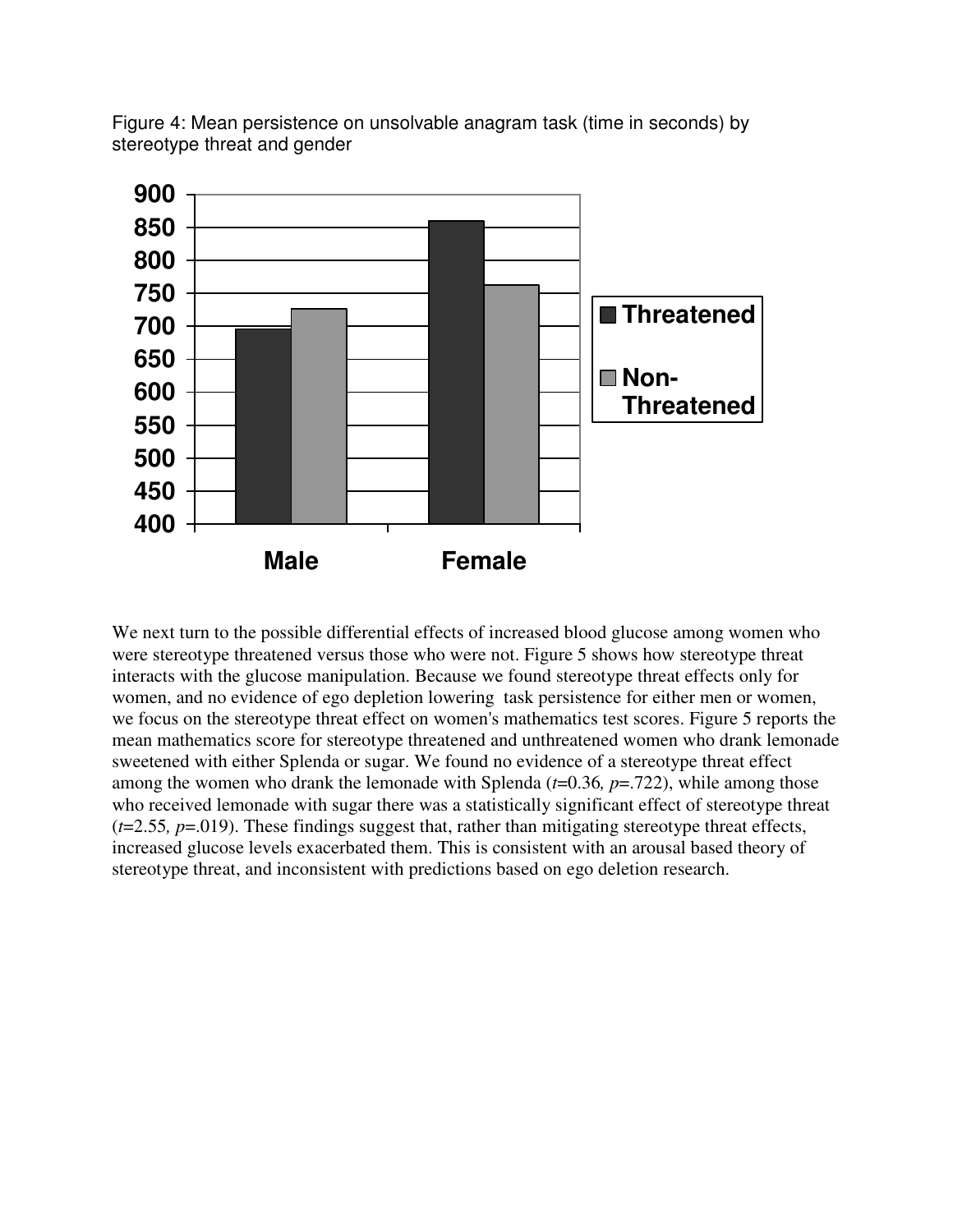

Figure 5: Women's mean mathematics score by stereotype threat and sugar/Splenda

## **DISCUSSION**

This study tested arousal and ego depletion accounts of stereotype threat by examining how stereotype threat effects might vary across participants who did and did not receive a glucose rich drink. An ego depletion based explanation for stereotype threat suggests that: 1) stereotype threatened participants would be less persistent on the subsequent anagram task, and 2) that the stereotype threatened participants who received glucose would both score better on their mathematics test and persist longer on the anagram task than stereotype threatened participants who did not receive glucose. In contrast, an arousal-based explanation of stereotype threat suggests that the stereotype threat effects would be more pronounced when glucose levels were elevated.

Our results offer support for the arousal-based account. The effect of stereotype threat on mathematics performance was only detected among female participants who received glucose. This is consistent with the claim that stereotype threat impairs performance by creating high levels of arousal that impair test performance, an effect magnified by our glucose manipulation. Our results offer evidence against an ego depletion account, as we found that stereotype threatened participants persisted longer on the unsolvable anagram task, a common measure of ego depletion. Thus, if anything, stereotype threatened participants seemed to have *more* selfregulatory resources remaining following the mathematics test.

Though this last result only approached marginal significance, it may suggest the plausibility of an additional explanation of stereotype threat effects. We found that women whose glucose levels were artificially increased and for whom the stereotype of women's mathematics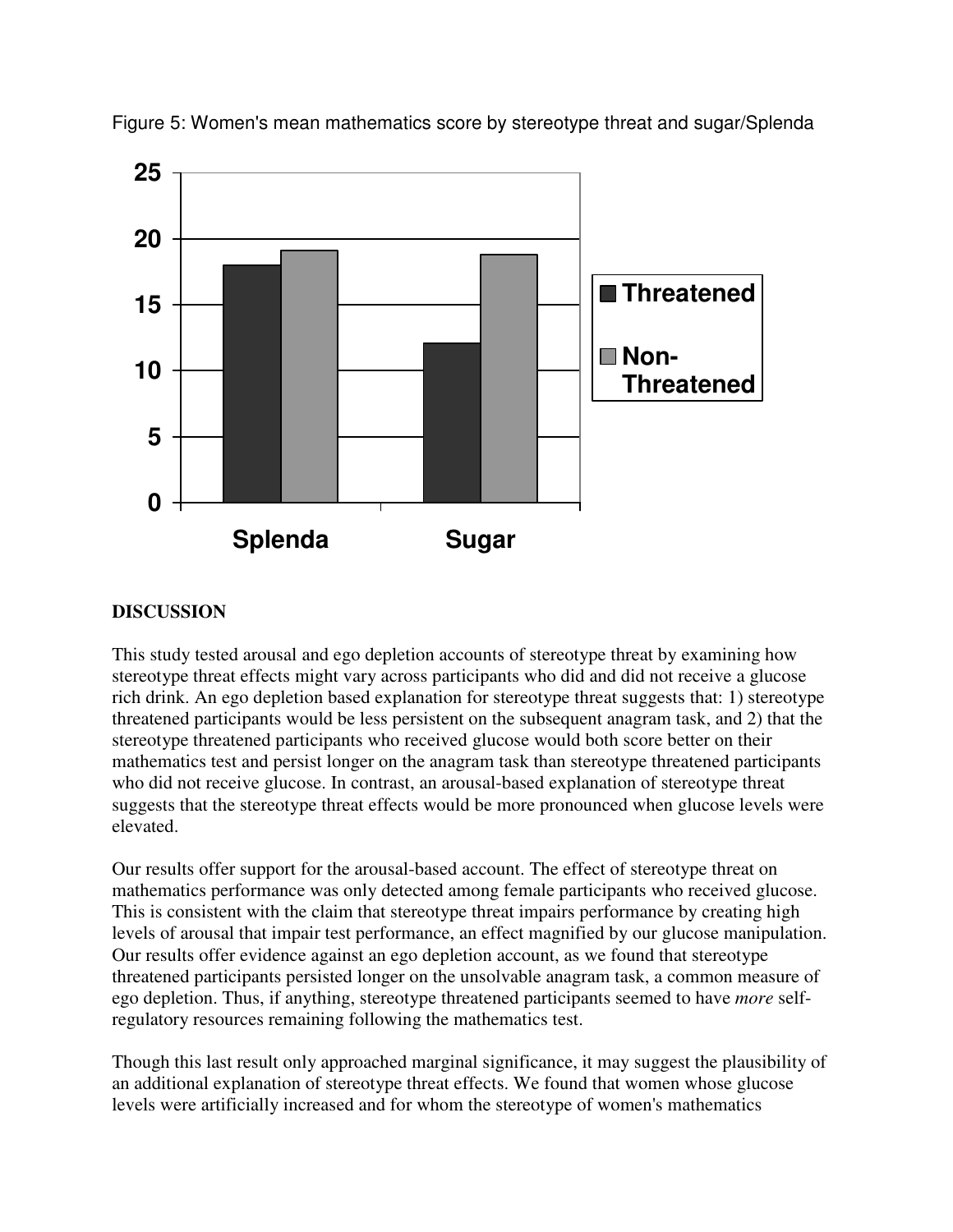performance was made salient not only performed worse, but also retained more cognitive resources as revealed by persistence on a subsequent task in an unrelated domain. As noted above, this pattern is consistent with an explanation of stereotype threat effects based on effort conservation. It may be that individuals faced with a salient social stigma in some domain experience physiological arousal and respond by conserving cognitive resources, resources that can later be usefully applied in domains where they do not face such stigmas. In other words, faced with evidence that one is likely to perform poorly in a setting, it may be that individuals "rationally" conserve effort for possible investment in future domains where success is more likely. Further, the fact that the subsequent task where they persisted longer was a verbal task (anagrams), a female typed domain (Nosek, Banaji, and Greenwald 2002), is also consistent with an account based on rational effort investment.

This mechanism would be complementary to the arousal-based mechanism tested here, since it would argue that people infer the strength of the stigma in part from the level of arousal they feel, and then conserve or expend cognitive resources accordingly. This constitutes a new and promising explanation of stereotype threat effects, and is consistent with previous research suggesting that individuals perceive fewer rewards for their efforts in stigmatized domains (Lovaglia et al. 1998), and that stereotype threat leads to less allocation of cognitive resources in such domains (Schmader and Johns 2003). However, further research is necessary to evaluate the validity of this mechanism.

By contrast, we found no support for the ego depletion account. Glucose did not reduce the effect of stereotype threat on women, rather it exacerbated it. One reason for this finding could be that the link between glucose and ego depletion is not as robust as prior research has implied, a conclusion suggested by a recent critical review of this line of work (Kurzban 2010). In a similar vein, it is worth noting that we do not find evidence of a stereotype threat effect in the Splenda condition, even though previous research on stereotype threat suggests that we should.

#### **Conclusion**

This study explored the interaction of stereotype threat and glucose in an effort to better understand gender differences in mathematics achievement. We find evidence that such differences were unlikely to be the result of ego depletion. We did, however, find support for explanations of stereotype threat based on arousal. We also found evidence suggestive of still another mechanism based on effort conservation. Future research should further examine the possibility that the effects of stigma on performance may occur through high levels of arousal, possibly using physiological measures to complement existing stereotype threat research on blood pressure and heart rate variability (Blascovich et al. 2001; Croizet et al. 2004). In addition, further work is needed on the possibility that effort investment in tasks occurs through a strategic - though likely nonconscious - investment of scarce cognitive resources.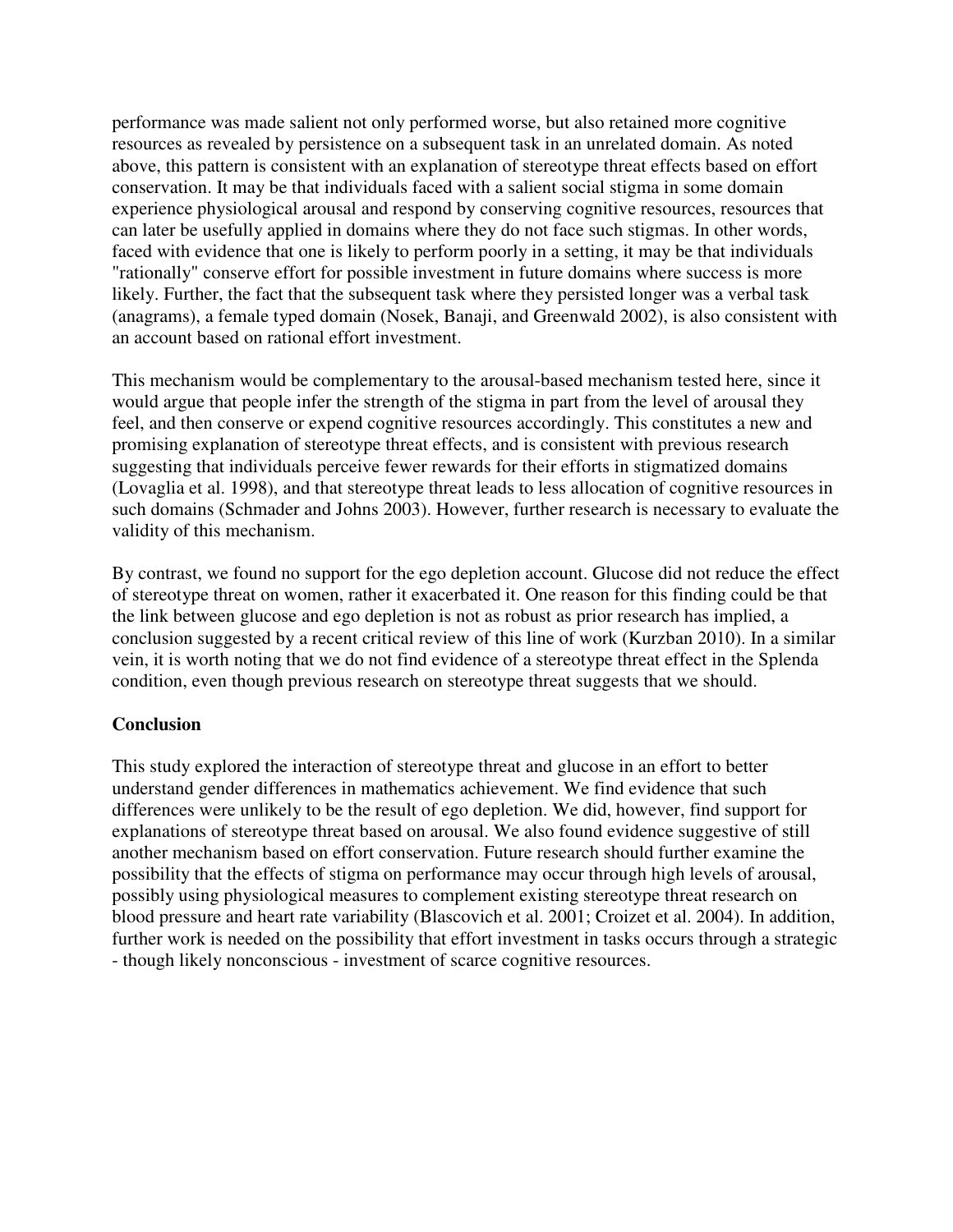#### **REFERENCES**

Aronson, Joshua, Michael J. Lustina, Catherine Good, and Kelli Keough. 1999. "When white men can't do math: Necessary and sufficient factors in stereotype threat." *Journal of Experimental Social Psychology* 35:29-46.

Baumeister, Roy F., Ellen Bratslavsky, Mark Muraven, and Dianne M. Tice. 1998. "Ego depletion: Is the active self a limited resource." *Journal of Personality and Social Psychology* 74(5):1252-1265.

Ben-Zeev, Talia, Steven Fein, and Michael Inzlicht. 2005. "Arousal and stereotype threat." *Journal of Experimental Social Psychology* 41:174-181.

Benton, David and Deborah S. Owens. 1993. "Blood glucose and human memory." *Psychopharmacology* 113:83-88.

Blascovich, Jim, Steven J. Spencer, Diane Quinn, and Claude Steele. 2001. "African Americans and high blood pressure: The role of stereotype threat." *Psychological Science* 12:225-9.

Croizet, Jean-Claude, Gérard Després, Marie-Eve Gauzins, Pascal Huguet, Jacques-Philippe Leyens, and Alain Méot. 2004. "Stereotype threat undermines intellectual performance by triggering a disruptive mental load." *Personality and Social Psychology Bulletin* 30:721-731.

Dar-Nimrod, Ilan and Steven J. Heine. 2006. "Exposure to scientific theories affects women's math performance." *Science* 314:435.

Davies, Paul G., Steven J. Spencer, Diane M. Quinn, and Rebecca Gerhardstein. 2002. "Consuming images: How television commercials that elicit stereotype threat can restrain women academically and professionally." *Personality and Social Psychology Bulletin* 28:1615- 1628.

Donohoe, Rachael T. and David Benton. 1999. "Cognitive functioning is susceptible to the level of blood glucose." *Psychopharmacology* 145:378-385.

Fiske, Susan T. 1993. "Controlling other people: The impact of power on stereotyping." *American Psychologist* 48: 621-628.

Gailliot, Matthew T., Roy F. Baumeister, C. Nathan DeWall, Jon K. Maner, E. Ashby Plant, Dianne M. Tice, Lauren E. Brewer, and Brandon J. Schmeichel. 2007. "Self-control relies on glucose as a limited energy source: Willpower is more than a metaphor." *Journal of Personality and Social Psychology* 92(2):325-336.

Graduate Record Examinations. 2004. *General Test Practice Book*. Princeton, NJ: Educational Testing Service.

Inzlicht, Michael and Talia Ben-Zeev. 2000. "A threatening environment: Why females are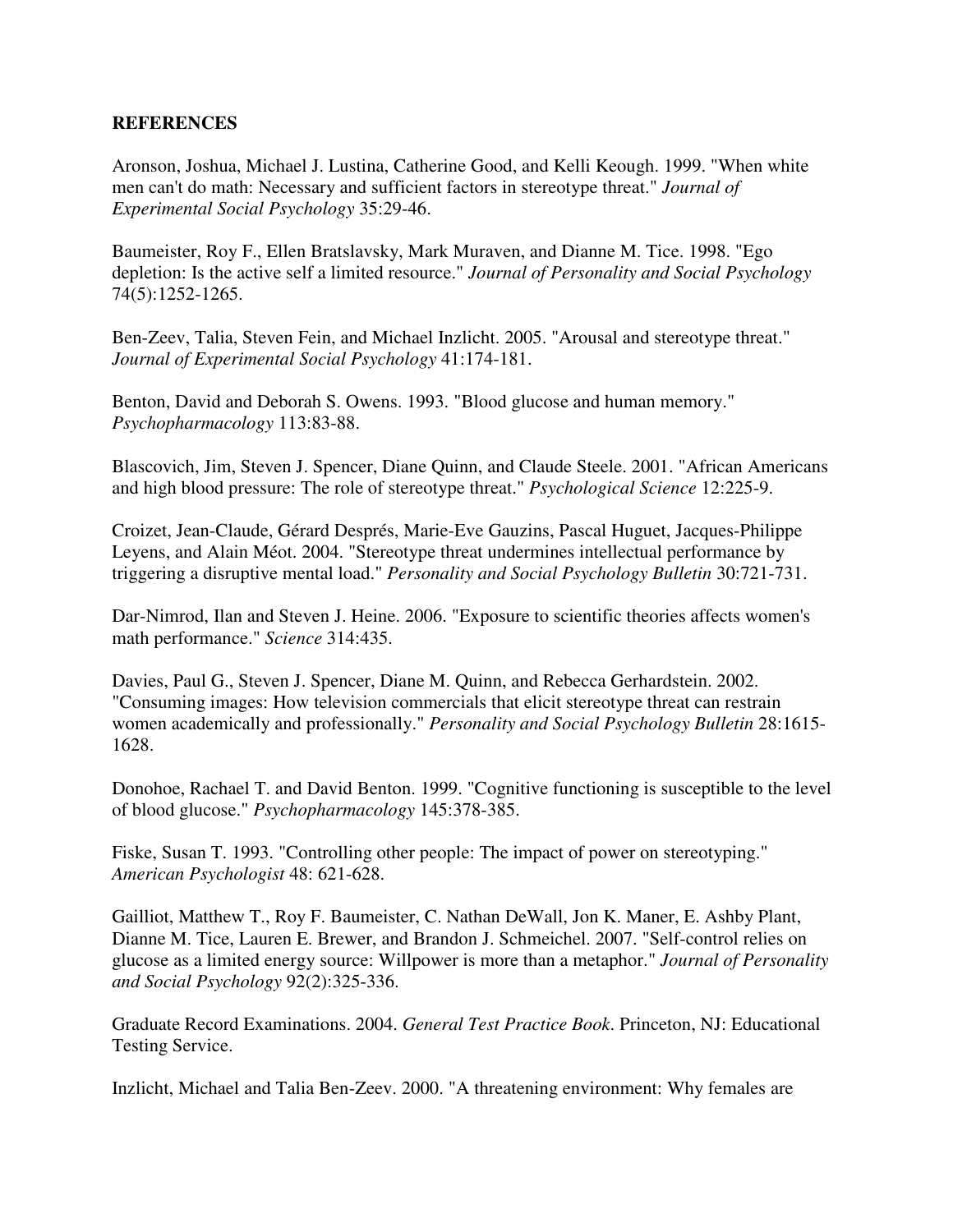susceptible to experiencing problem-solving deficits in the presence of males." *Psychological Science* 11:365-371.

Inzlicht, Michael, Linda McKay, and Joshua Aronson. 2006. "Stigma as ego-depletion: How being the target of prejudice affects self-control." *Psychological Science* 17:262-269.

Josephs, Robert A., Matthew L. Newman, Ryan P. Brown, and Jeremy M. Beer. 2003. "Status, testosterone, and human intellectual performance: Stereotype threat as status concern." *Psychological Science* 14:158-163.

Kennedy, David O. and Andrew B. Scholey. 2000. "Glucose administration, heart rate and cognitive performance: Effects of increasing mental effort." *Psychopharmacology* 149:63-71.

Kurzban, Robert. 2010. "Does the brain consume additional glucose during self-control tasks?" *Evolutionary Psychology*. 8(2):245-260.

Lovaglia, Michael J., Jeffrey W. Lucas, Shane R. Thye, and Barry Markovsky. 1998. "Status processes and mental ability test scores." *American Journal of Sociology* 104:195-228.

Lovaglia, Michael J. 2003. "From summer camps to glass ceilings: The power of experiments." *Contexts* 2: 42-49.

Lucas, Jeffrey W. 2003. "Theory testing, generalization, and the problem of external validity." *Sociological Theory* 21(3):236-253.

Martin, Pearl Y. and David Benton. 1999. "The influence of a glucose drink on a demanding working memory task." *Physiology and Behavior* 67(1):69-74.

Marx, David M. and Jasmin S. Roman. 2002. "Female role models: Protecting women's math test performance." *Personality and Social Psychology Bulletin* 28:1183-1193.

Muraven, Mark, Dianne M. Tice, and Roy F. Baumeister. 1998. "Self-control as limited resource: Regulatory depletion patterns." *Journal of Personality and Social Psychology* 74:774- 789.

Nosek, Brian A., Mahzarin R. Banaji, and Anthony G. Greenwald. 2002. "Math = male, me = female, therefore math ≠ me." *Journal of Personality and Social Psychology* 83, 44-59.

O'Brien, Laurie T. and Christian S. Crandall. 2003. "Stereotype threat and arousal: Effects on women's math performance." *Personality and Social Psychology Bulletin* 29:782-789.

Peters, William. 1971. *A Class Divided*. Doubleday, Garden City, NY.

Richeson, Jennifer A. and J. Nicole Shelton. 2003. "When prejudice does not pay: Effects of interracial contact on executive function." *Psychological Science* 14:287-90.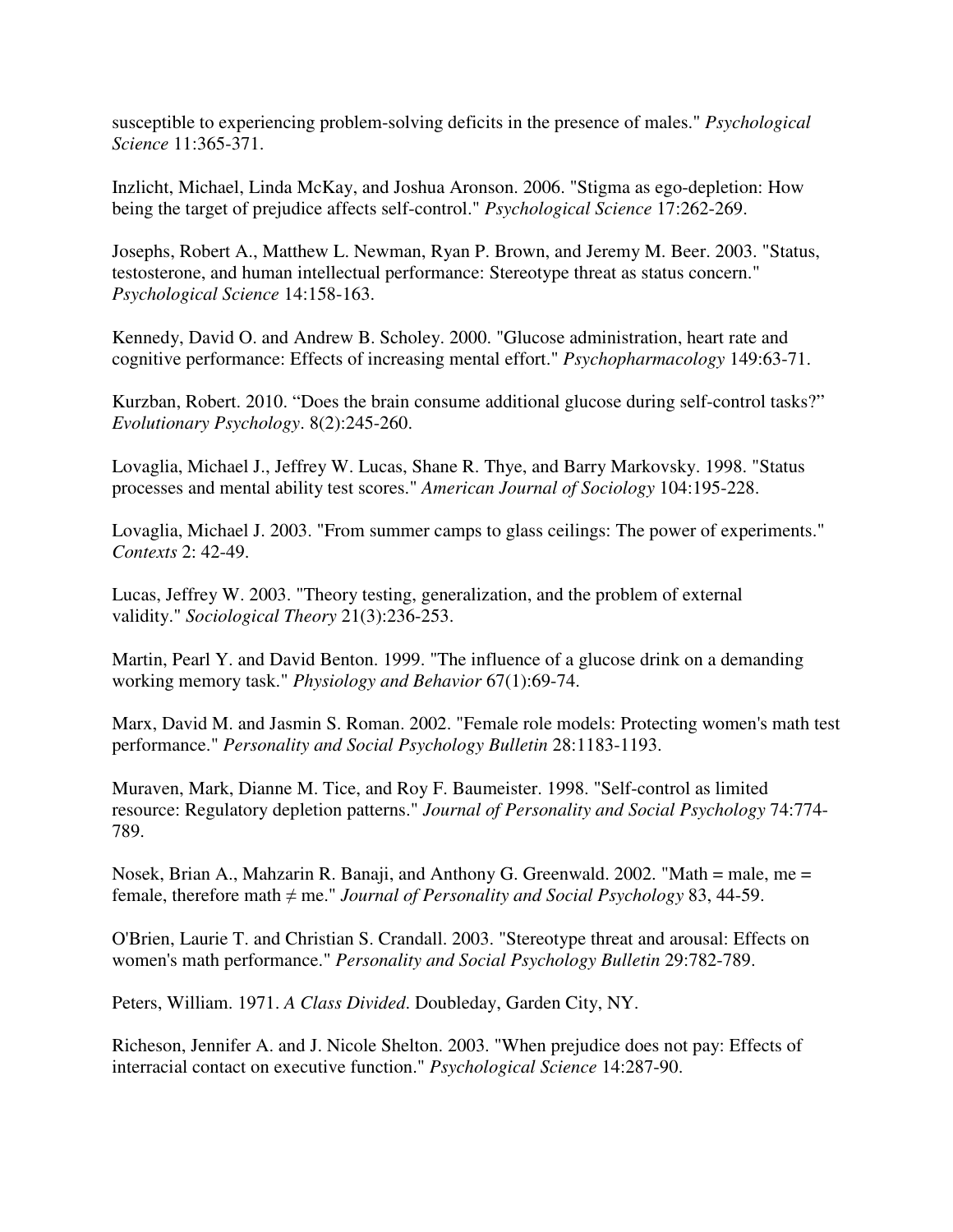Schmader, Toni and Michael Johns. 2003. "Converging evidence that stereotype threat reduces working memory capacity." *Journal of Personality and Social Psychology* 85:440-452.

Schmeichel, Brandon J., Kathleen D. Vohs, and Roy F. Baumeister. 2003. "Intellectual performance and ego depletion: Role of the self in logical reasoning and other information processing." *Journal of Personality and Social Psychology* 85:33-46.

Smith, Jessi L. and Camille S. Johnson. 2006. "A stereotype boost or choking under pressure? Positive gender stereotypes and men who are low in domain identification." *Basic and Applied Social Psychology* 28:51-63.

Spencer, Steven J., Claude M. Steele, and Diane M. Quinn. 1999. "Stereotype threat and women's math performance." *Journal of Experimental Social Psychology* 35:4-28.

Steele, Claude M. and Joshua Aronson. 1995. "Stereotype threat and the intellectual test performance of African Americans." *Journal of Personality and Social Psychology* 69:797-811.

Thayer, Robert E. 1989. *The Biopsychology of Mood and Arousal*. Oxford, UK: Oxford University Press.

Walton, Gregory M. and Geoffrey L. Cohen. (2003). "Stereotype lift." *Journal of Experimental Social Psychology* 39:456-467.

Webb, Thomas L. and Paschal Sheeran. 2003. "Can implementation intentions help to overcome ego-depletion?" *Journal of Experimental Social Psychology* 39:279-286.

Yerkes, Robert M. and John D. Dodson. 1908. "The relation of strength of stimulus to rapidity of habit-formation." *Journal of Comparative Neurology and Psychology* 18: 459-482.

## **ENDNOTES**

[1] While the use of convenience samples of undergraduate students in laboratory experiments in the social sciences is often debated (e.g., Lucas 2003, Lovaglia 2003), this seems a highly defensible population for our purposes. The issue of stereotype threat effects on women's performance in mathematics is most often related to the academic trajectories of young men and women. Thus, the use of 18-22 year old men and women in this study approximates a population of significant interest for the application of this research.

[2] Participants were screened using their responses to three statements: "My math ability is important to me;" "My math ability is an important reflection of who I am;" and "In general, my math ability is an important part of my self-image." Participants responded using a scale ranging from 1 (strongly disagree) to 7 (strongly agree). As these three items had an alpha of .84, they were combined by averaging them into one measure; respondents were dropped if on average they more than somewhat disagreed with these statements (i.e., they scored below 3 on the combined scale).